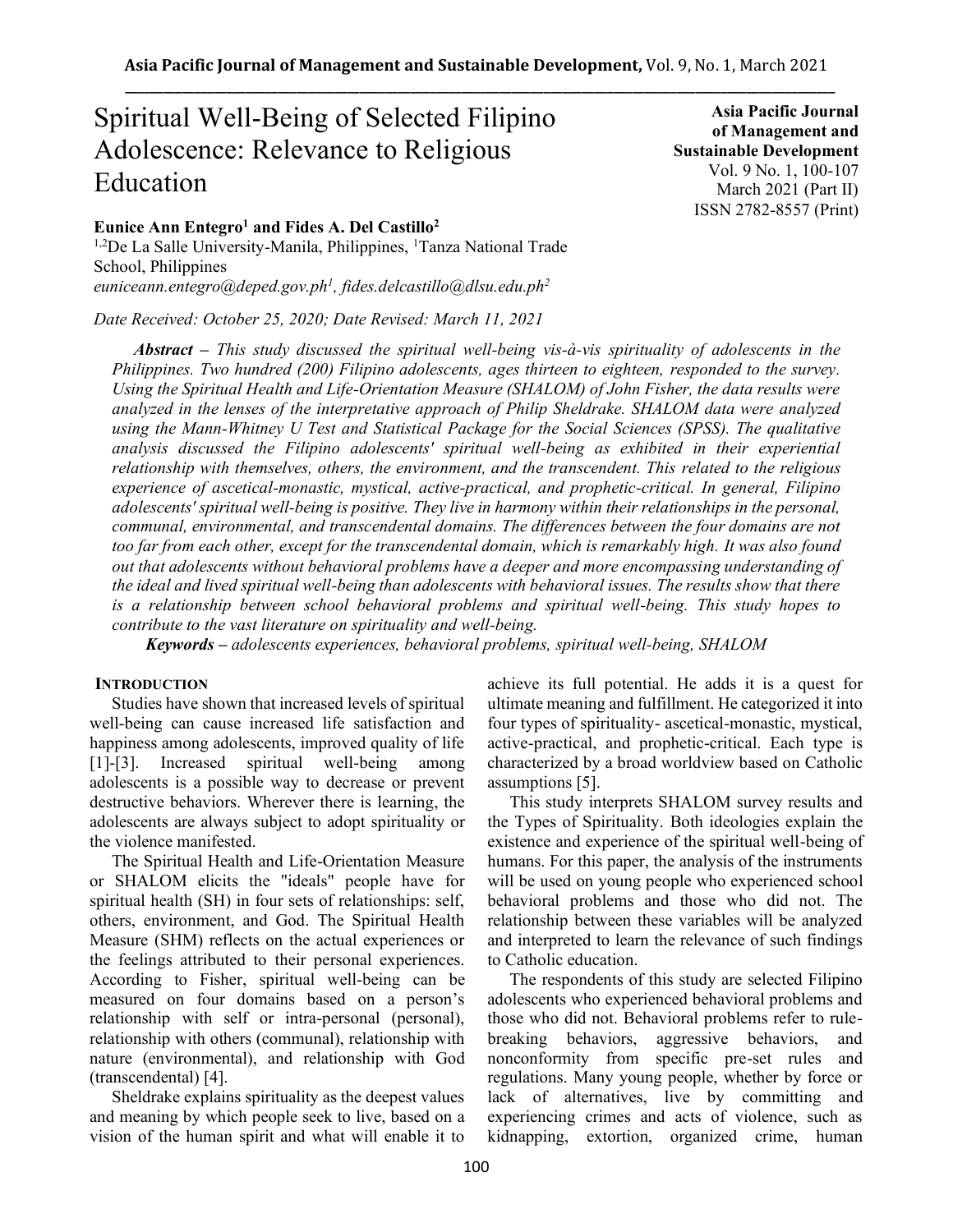trafficking, slavery and sexual exploitation, rape, terrorism, and others [7]. As a result, their relationships become unenthusiastic, half-hearted, and insincere. Some adolescents struggle to find their place in society and lose their faith and question their spirituality.

## **OBJECTIVES OF THE STUDY**

 The purpose of this paper is to examine the spiritual well-being of selected Filipino adolescents to understand their spiritual experiences and needs. An indepth study of each SHALOM domain may enhance the delivery of Catholic education and values to classrooms. At the same time, it aims to prove a relationship between school behavioral problems and spiritual well-being. If the hypothesis is correct, then there will be a decrease in schools' number of behavioral problems by using the spiritual well-being lens in approaching these adolescents.

# **METHODS**

## **Research Design**

This study used a mixed-methods research design. It involved "collecting, analyzing, and interpreting quantitative and qualitative data in studies that examine a similar phenomenon [7]." The idea is that the "use of both quantitative and qualitative approaches provides a more comprehensive understanding of research problems than either using one approach only" [8].

Quantitative research deduces, objectifies, and generalizes data. It involves procedures such as predetermination of design, separation of data collection and analysis, detachment and distance from data, reliance on standardized protocols, uses statistical controls, and works across a large number of cases [9]. The data were analyzed using the Mann-Whitney U Test (Wilcoxon Rank Sum Test), an alternative to the independent-measures t-test through SPSS Statistics 22.0. The test uses the data from two separate samples to test for a significant difference between adolescents with behavioral problems and those who do not have behavioral issues.

Qualitative research induces, subjectifies, and contextualizes data. The spiritual well-being data were descriptively explained using the Types of Spirituality by Philip Sheldrake [10]. This study employed a survey method through questionnaires in gathering the data needed. It is the collection of data from a group of individuals through their responses to standard questions [11].

The study applied the explanatory sequential design, a mixed-method research type. Its goal is to use

a qualitative approach in explaining quantitative results. It answers the question, "In what ways do the qualitative data help explain the quantitative results?" It has two phases wherein the quantitative data collection is the priority, while the qualitative interpretation depends on the gathered figures.

## **Research Sampling**

There were two hundred (200) Filipino adolescents respondents ages thirteen to eighteen. One hundred (100) respondents came from a Catholic school and another one hundred (100) from a secular school. Each school has fifty (50) students with recorded violations of school rules and regulations and fifty (50) who have no school violations. For tabulation, students with documented violations were named adolescents with behavioral problems, and those with one were called adolescents without behavioral problems. The respondents were identified and chosen through purposive sampling.

The data was gathered through the administration of the survey questionnaire Spiritual Health and Life Orientation Measure to Filipino adolescents. The permission to conduct a study was secured from the participating educational institutions. The parents/ guardians received a parental consent that discusses the anonymity and confidentiality of the minor respondents. Full consent was obtained from the participants and their parents/guardians prior to the study.

## **Research Instrument**

 The spiritual well-being of adolescents was measured using the SHALOM. The instrument has two components, the Spiritual Health and Life Orientation Measure. The first indicates personal experiences and feelings while the latter points to a person's ideal spiritual health. SHALOM has four domains: personal, communal, environmental, and transcendental domain. SHALOM scale uses the concept of "idea-feel" in dissonance, the fairest measure of the quality of relationships. It measures how significant the areas are for an ideal SWB and how the items reflect individual feelings. Using a Likert scale of 1-5, the level of agreement was interpreted as 'very low' to 'very high.' A higher score indicates higher spiritual well-being. SHALOM takes 10 to 12 minutes to complete. The Cronbach's alpha values of SHALOM for personal, transcendental environmental and communal domains were 0.89, 0.86, 0.76, and 0.79, respectively, and this was 0.92 for all items together (Gomez &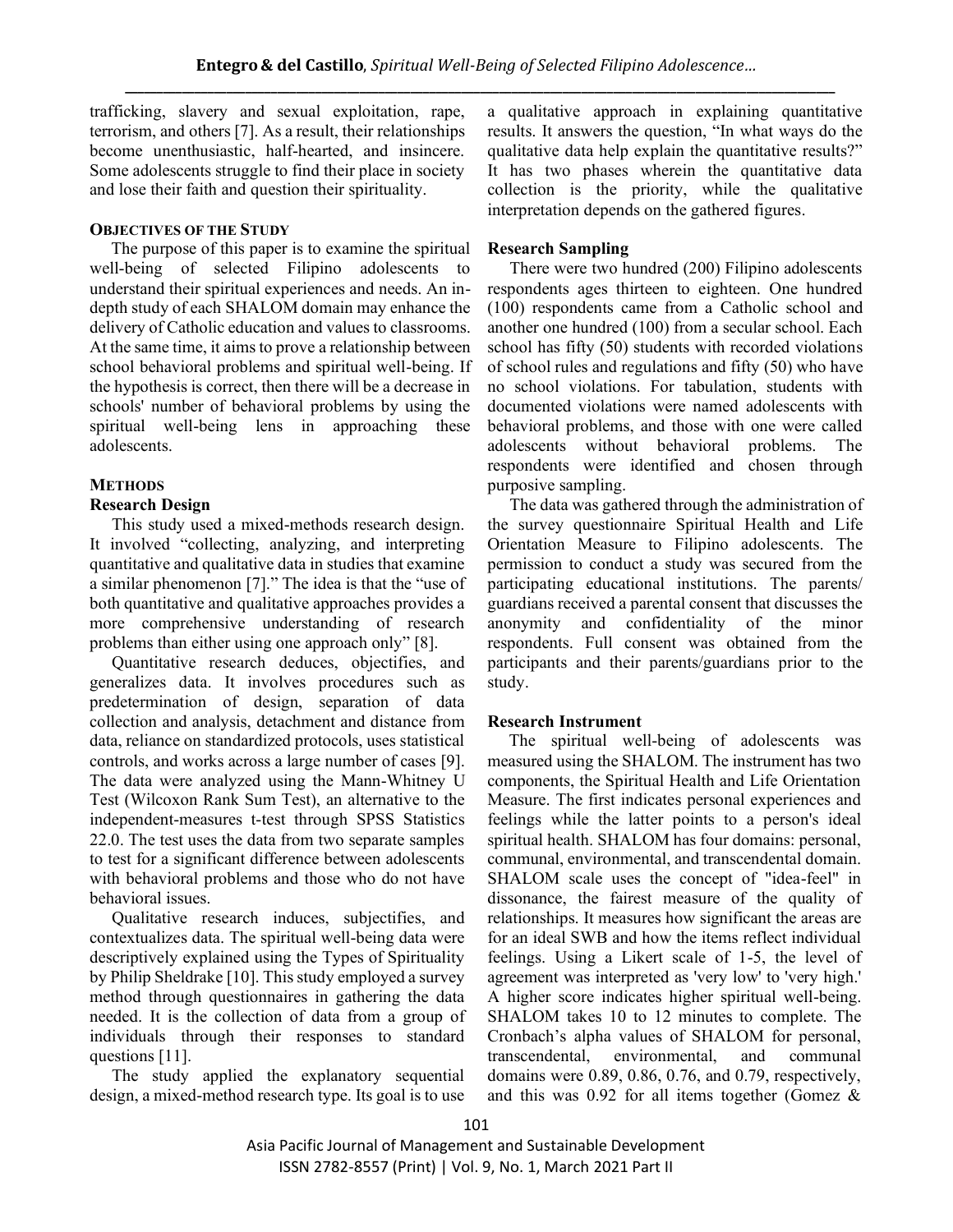Fisher, 2003). SHALOM has shown validity in terms of construct, concurrent, discriminant, and predictive" [12]. Data were analysed using the Mann-Whitney U Test (Wilcoxon Rank Sum Test), an alternative to the independent-measures t-test. This non-parametric test uses two separate samples to test for a significant difference between two treatments or two populations.

#### **RESULTS**

The SHALOM survey results indicate personal experiences and feelings, while the latter points to a person's ideal spiritual health. The personal domain deals with how a person intra-relates with oneself about meaning, purpose, and values in life. The communal domain is expressed in the quality and depth of interpersonal relationships between self and others. The environmental domain deals with enjoyment, care, and nurture for the physical and biological world. The transcendental domain deals with the relationship of the self with some-thing or some-one beyond the human level, such as a cosmic force, transcendental reality, or God [13].

The mean and mode scores in each domain are presented while considering the Catholic experience, affiliation of the respondents, and the behavioral experience.

| Table 1. SHALOM Survey Results of Catholic |  |
|--------------------------------------------|--|
| Adolescents                                |  |

|                       |       | Adolescents       |         | Adolescents |
|-----------------------|-------|-------------------|---------|-------------|
|                       | WITH  |                   | WITHOUT |             |
|                       |       | <b>Behavioral</b> |         | Behavioral  |
| <b>Shalom Domains</b> |       | Problems in       |         | problems in |
|                       |       | Catholic          |         | Catholic    |
|                       |       | schools           |         | schools     |
|                       |       |                   |         |             |
|                       | Mean  | Mode              | Mean    | Mode        |
| Personal              | 4.209 | 5                 | 4.304   | 5           |
| Communal              | 4.181 | 5                 | 4.283   | 5           |
| Environmental         | 4.133 | 5                 | 4.253   | 5           |
| <b>Transcendental</b> | 4.307 | 5                 | 4.611   | 5           |

Table 1 shows that adolescents with behavioral problems have lower spiritual well-being scores than adolescents without behavioral problems in Catholic schools.

Similar to the previous findings, Table 2 shows that adolescents with behavioral problems have lower spiritual well-being scores than adolescents without behavioral problems, even in secular schools.

Adolescents from secular schools without behavioral problems have a mean of 4.377, having four as the rating that appeared most often, is the highest scored group. While adolescents from Catholic schools with behavioral problems have a mean of 4.208, having 5 as the rating that appeared most often, is the group with the lowest score.

|             | Table 2. SHALOM Survey Results of Secular |
|-------------|-------------------------------------------|
| Adolescents |                                           |

|                       | Adolescents<br>WITH |             | Adolescents<br>WITHOUT |             |
|-----------------------|---------------------|-------------|------------------------|-------------|
|                       |                     | behavioral  |                        | behavioral  |
| <b>Shalom Domains</b> |                     | problems in |                        | problems in |
|                       |                     | secular     |                        | secular     |
|                       |                     | schools     |                        | schools     |
|                       |                     |             |                        |             |
|                       | Mean                | Mode        | Mean                   | Mode        |
| Personal              | 4.181               |             | 4.304                  | 4           |
| Communal              | 4.129               |             | 4.229                  | 4           |
| <b>Environmental</b>  | 4.011               |             | 4.150                  | 5           |
| <b>Transcendental</b> | 4.527               |             | 4.825                  | 5           |

The personal domain has an overall mean of 4.250 and a mode of 4. The communal domain has an overall mean 4.206 and a mode of 4. The environmental domain has an overall mean 4.137 and a mode of 5. The transcendental domain has an overall mean of 4.568 and a mode of 5. The spiritual well-being mean score of Filipino adolescents is 4.290 and a mode of 4.

The results show that adolescents from secular schools without behavioral problems have the highest spiritual well-being. In contrast, adolescents from Catholic institutions with behavioral problems have the lowest spiritual well-being. This means that the Catholic experiences of adolescents do not guarantee high spiritual well-being. However, in this case, there is a relationship between the variable behavioral experiences and spiritual well-being. The results also point that generally, Filipino adolescents have high spiritual well-being and a robust transcendental characteristic.

Below is the summary of the data gathered. The results were statistically treated using Mann-Whitney U Test (Wilcoxon Rank Sum Test), an alternative to the independent-measures t-test. The test uses two separate samples to test for a significant difference between two treatments or two populations. Below are the differences between the variables of the study.

Table 3 shows that when the relationship between groups was statistically treated, there is no significant difference between the spiritual well-being of adolescents from secular and Catholic schools with behavioral problems.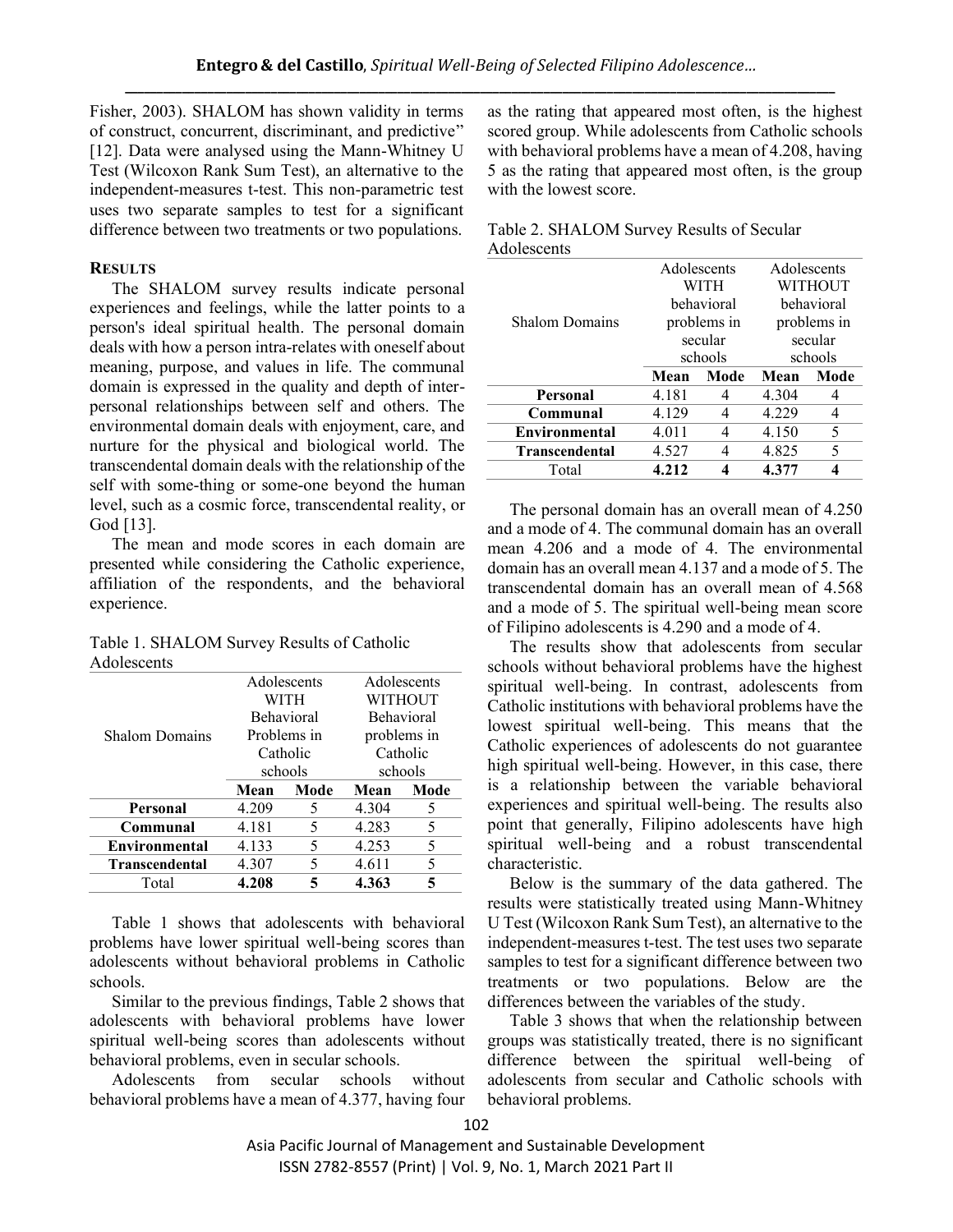| Table 3: SHALOM Mann Whitney U-Test Results |           |         |
|---------------------------------------------|-----------|---------|
| <b>Test Statistics</b>                      | Z         | p-value |
| Without Behavioral Problem                  | $-5.433*$ | .000    |
| Catholic & With Behavioral                  |           |         |
| Problem Catholic                            |           |         |
| Without Behavioral Problem                  | $-9.582*$ | -000    |
| Secular & With Behavioral                   |           |         |
| Problem                                     |           |         |
| With Behavioral Problem                     | $-1,208b$ | 227     |
| Secular & With Behavioral                   |           |         |
| Problem Catholic                            |           |         |
| Without Behavioral Problem                  | $-2.649*$ | .008    |
| Secular & Without                           |           |         |
| Behavioral Problem Catholic                 |           |         |
| *Sig at $p<.01$ (2-tailed)                  |           |         |

The computed value of -1.208 is interpreted as a negative correlation and has a p-value of .227, which is more than the 5% level of significance. The results also show a significant difference between the remaining three groups having the p-value of .000, .000, and .008, which is less than the 5% level of significance. The behavioral problem variable affects the spiritual wellbeing variable.

Table 3 also shows that spiritual well-being is higher among adolescents from secular schools than those from Catholic schools. However, there is no relationship found between adolescents' spiritual wellbeing from secular and Catholic schools with behavioral problems. Spiritual well-being has nothing to do with the schools' Catholic orientation.

Table 4: Mann Whitney U-Test Results of Adolescents with and without Behavioral Problems

|                            | <b>Without Behavioral Problems</b> |
|----------------------------|------------------------------------|
| <b>Test Statistics</b>     | - With Behavioral Problems         |
| Z-value                    | $-10.502*$                         |
| p-value                    | .000                               |
| *Sig at $p<.01$ (2-tailed) |                                    |

Table 4 shows that when the relationship between groups was statistically treated, there is a significant difference between the spiritual well-being of adolescents with and without behavioral problems having the computed value of -10.502 interpreted as negative correlation and has a p-value of .000 that is less than the 5% level of significance.

The table revealed that behavioral problems affect spiritual well-being. Those adolescents without behavioral problems have a more stable spiritual wellbeing than those with behavioral problems.

| Table 5: Mann Whitney U-Test Results of Catholic and |  |
|------------------------------------------------------|--|
| Secular Adolescents                                  |  |

| Jechini 7 Rhotescents    |                  |
|--------------------------|------------------|
| <b>Test Statistics</b>   | Catholic-Secular |
| -7.                      | - 777            |
| Asymp. Sig. (2-tailed)   | .437             |
| *Sig at $p<0$ (2-tailed) |                  |

Table 5 shows that when the relationship between groups was statistically treated, there is no significant difference between Catholic adolescents' spiritual wellbeing and secular adolescents having the computed value of -.777 interpreted as negative correlation and has a p-value of .437 which is more than the 5% level of significance.

Contrary to the interpretation using the mean and mode scores, the figures revealed that the school's Catholic orientation does not affect spiritual wellbeing. Adolescents from Catholic and secular schools can both have healthy spiritual well-being with or without the school's intervention.

To conclude, adolescents without behavioral problems have a deeper and more encompassing understanding of the ideal and lived spiritual wellbeing than adolescents with behavioral issues. The figures show that there is a relationship between behavioral problems and spiritual well-being. It was also found out that the school's Catholic experiences and orientation do not affect spiritual well-being. Adolescents from Catholic and secular schools can both have healthy spiritual well-being. The results show strong transcendental spiritual well-being rather than environmental, communal, and personal spiritual well-being. In general, Filipino adolescents have a "high" spiritual well-being.

#### **DISCUSSION**

 The Filipino adolescents, as Moberg explains, have a healthy totality of their inner resources. Their relationship with God, oneself, the community, and the environment are affirmative and celebrates wholeness [14]. The SHALOM instrument measures spiritual well-being expressed in the quality and harmony of the respondents' relationships to the four domains. It is also called the "spiritual thermometer" which indicates the person's spiritual self-assessment, not exhaust.

 In the results section, it was concluded that Filipino adolescents have a "high" spiritual well-being. They live in harmony within their relationships in the personal, communal, environmental, and transcendental domains. The differences between the four domains are not too far from each other, except for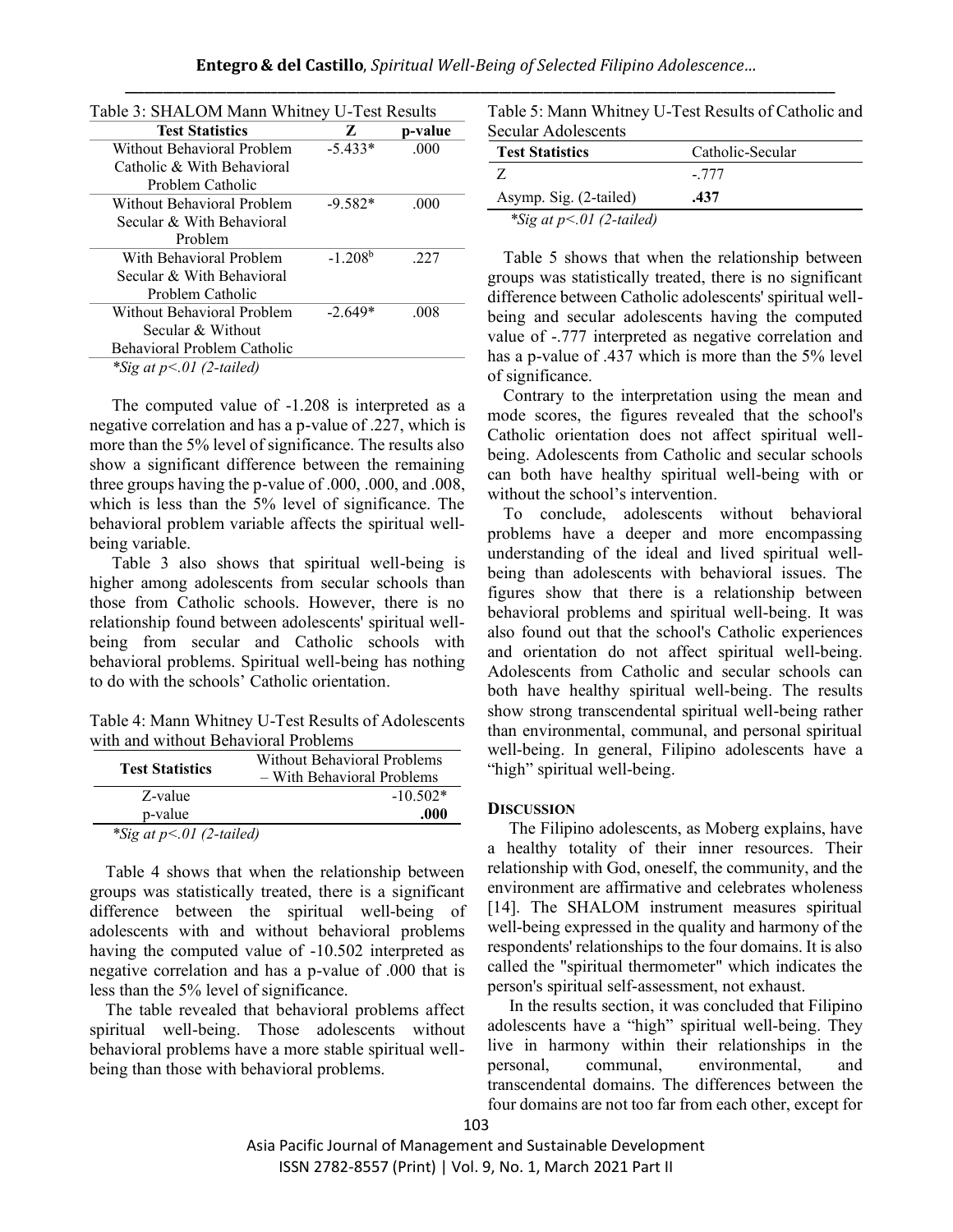the transcendental domain, which is remarkably high. These results must be debated and utilized to expound, correlate, and create new knowledge and contributions concerning spirituality, spiritual well-being, and Catholic education. This study attempts to interpret SHALOM results using the Types of Spirituality of Philip Sheldrake [5]. While the SHALOM instrument is indicative, the Types of Spirituality is actionoriented. The analysis of these two concepts hopes to develop a comprehensive discussion of Filipino adolescents' spiritual well-being as exhibited in the relationships with oneself, the environment, others, and the transcendent to aid the least recognized areas of spiritual well-being.

 Fisher came up with four spiritual well-being domains, namely personal, communal, environmental, and transcendental domains. Sheldrake also proposed four types of spirituality, which are analogous to the SHALOM domains. These are the active-practical, prophetic-critical, ascetical-monastic, and mystical types. The personal domain and the active-practical type regard personal experiences and values in life. The communal domain and the prophetic-critical type explain that healthy spirituality involves caring for society members. The environmental domain shares the value of nature and the world in human contemplation with the ascetical-monastic type. The transcendental domain is similar to the mystical-type wherein it encourages people to grow in knowledge about God.

 The section below further illustrates the parallelism of the four spiritual well-being domains and the four types of spirituality. It will also discuss the parallelism's implication to spiritual well-being, Catholic education, and the Church.

## **Personal Domain and Active-Practical Type**

 The personal domain is characterized by the intrarelation of the self in the meaning, purpose, and values in life [4]. Self-awareness is the driving force, inspiration, or transcendent aspect of the human spirit. It is expressed in internal joy, peace, patience, identity, and self-worth. The active-practical type of spirituality sees everyday life as the principal context for the spiritual path and a quest for authenticity [10]. It seeks to find spiritual growth through the medium of ordinary experiences, commitments, and activities. Both ideas emphasize the value of loving oneself through the freedom of making their own choices and decisions confidently.

 Human desires are the real experiences of selves, in all the complexity and depth, concerning people and things around [15], only by attending to our desires that we may encounter our deepest self, the image of God, within. God is operating in us and gifting us with a holy dissatisfaction with anything transitory or less than all. Thus, becoming healthy in the personal domain of spiritual well-being is not merely identifying where a person is headed and making major impactful decisions in life. The active-practical type of spirituality requires spiritual mindfulness even in the circumstances that the least matters. It is standing before God in the context of our everyday lives. There is a need to attain a sufficient degree of rootedness in ourselves before we can move outward to others in a non-abusive way [15].

 The SHALOM results revealed that Filipino adolescents with behavioral problems are the most unlikely to have peace of mind, while adolescents without behavioral problems value their self-identity the least. It must be realized that self-entitlement and self-love are gifts and a spiritual responsibility that grants internal peace. There is the call to committed love in the search for self-transcending love. However, too much absorption with the self is endemic to human nature.

#### **Communal Domain and Prophetic-Critical Type**

 The communal domain is manifested in the quality and depth of interpersonal relationships between self and others, relating to morality, culture, and religion [4]. These are expressed in forgiveness, justice, love, trust, hope, and faith in humanity. The propheticcritical type of spirituality goes beyond the simple, practical service of other people in the direction of an explicit commitment to social transformation and social justice as a spiritual task [10]. It emerged fully during the twentieth century in response to certain critical social and political situations. Both ideas see the beauty of interconnectedness and diversity moving towards social concern to attain the common good. To love and care for others is to become spiritual [17]. No spirituality can be practical without being rooted in social compassion.

 A spirituality that is truly incarnational and includes a Gospel-centered call to be with Christ in preaching and spreading the Kingdom of God involves an explicitly social dimension. As Christians, we are called not merely to be a community ourselves but to preach and offer community to the world [10]. There can be no genuine return to the love of God unless it also involves the love of people and, therefore, a response to the demands of justice.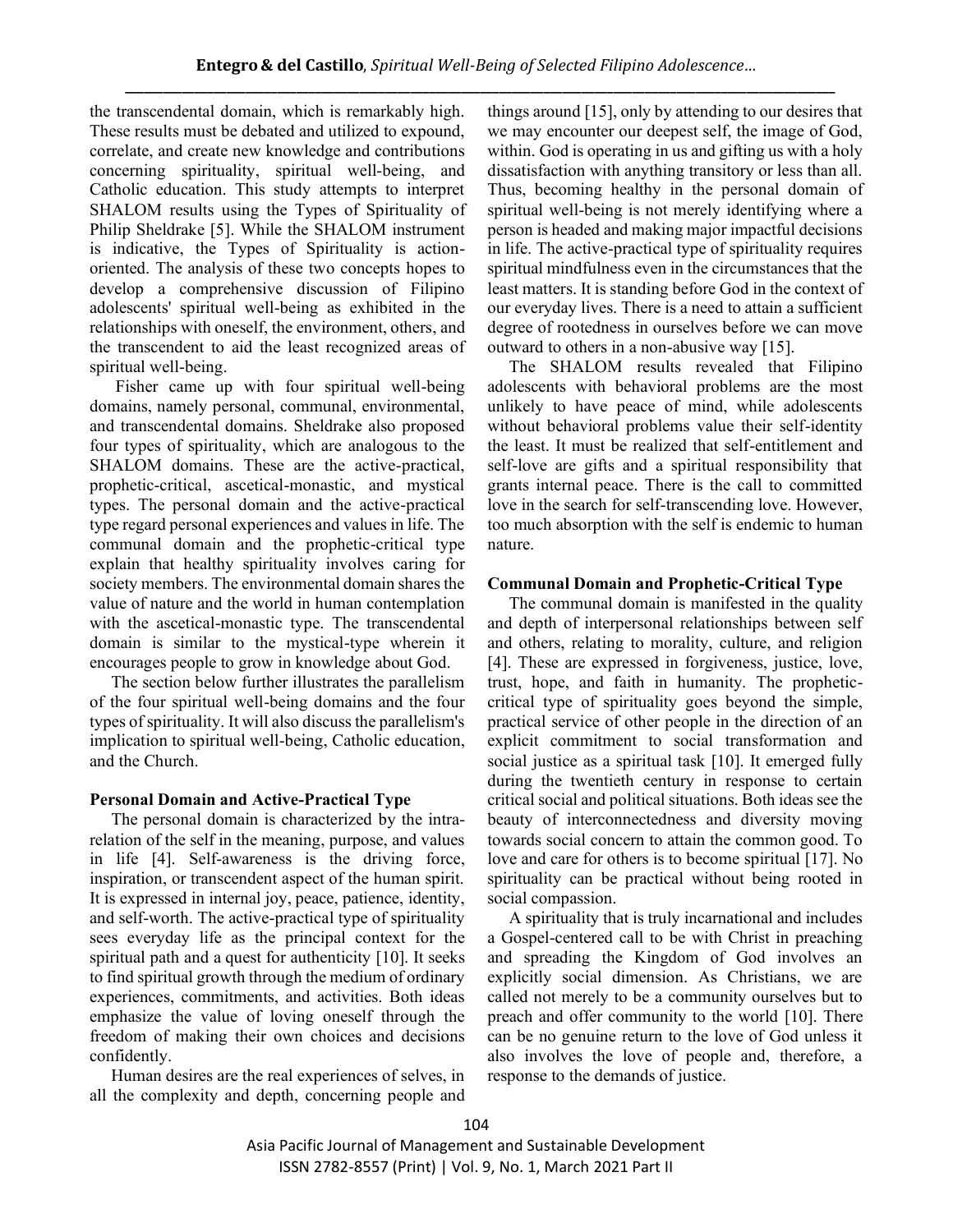A spirituality of social compassion necessarily draws us into a confrontation with the major issues of our day: social division, economic colonialism and exploitation, international conflict, and the oppression of minorities [10]. It is essential that Christians and Christian spirituality show to those who work for peace and justice without the explicit Catholic commitment that faith is not the 'opium of the people' but rather a responsibility to change the world and to make it a present sign of the new heaven and the earth.

 Thus, becoming healthy in the communal domain of spiritual well-being is dwelling in the sincerity of our interpersonal relationships that are free from discrimination and hatred. The prophetic-critical type of spirituality seeks the transformation of our relationships. It must manifest a tendency not to be selfserving but rather non-possessive, non-oppressive, and non-hierarchical.

 SHALOM results show that Filipino adolescents highly respect others as a reflection of their communal spiritual commitment. They are social enough to imbibe concern and participation in the community in a voluntary and unsolicited manner. The results also show that Filipino adolescents do not easily trust other people, despite being naturally social, which is a practical choice nowadays. For all excessive human love can come to an end. It may deceive, is partial, is not totally, and finally reliable. Yet, the capacity and need for intimacy is a call to find within this risk of human loving the love of God that is total, constant, and faithful [15].

## **Environmental Domain and Ascetical-Monastic Type**

 The environmental domain cares and nurtures the physical and biological, to a sense of awe and wonders with nature [4]. For some, it is the notion of unity and connectedness with the environment. The asceticalmonastic type prescribes special places such as the wilderness or the monastery [10]. It describes practices of self-denial, austerity, and abstention from worldly pleasures as the pathway to spiritual growth. Humans are called to contemplation by nature. Both ideas appreciate the mystery, appeal, and sense of warmth that nature brings to humans. We see the mysterious power we call beauty, truth, and goodness in human beings and nature. We see God with and through the shape of a rose, and the movements of the stars, and the image of a friend [10, 17]. Through nature, humans can experience a companionship where unity and simplicity are acknowledged without judgment.

 Filipino adolescents are low in the environmental domain of spiritual well-being. They have difficulty practicing self-denial and contemplation by nature. This is not surprising at all given the adolescents' active participation on social media, which enables them to create another environment, their virtual world, instead of appreciating the beauty of nature itself. It is difficult for them to abstain from worldly pleasures, especially for adolescents with behavioral problems. The adolescents have to be drawn again to the Church, the community of believers like them, the place of the Risen Jesus extended throughout human areas and human history [18]. However, spirituality cannot be contained in any limited geographical spot. The teachings of Jesus drive us beyond. The holiness of the person of Christ is shared, exteriorized, and communicated without spatial limits [19].

## **Transcendental Domain and Mystical Type**

 The transcendental domain is the relationship of the self with some-thing or some-One beyond the human level [4]. This involves faith towards, adoration, and worship of, the source of Mystery of the universe. The mystical type of spirituality desires for an immediacy of presence to God frequently through contemplative practice. It is associated with intuitive 'knowledge of God' beyond discursive reasoning and analysis [10]. Both ideas point to the personal relationship with God as the center of faith. More than that, the ideas inspire humans to operate with devotion and growing knowledge about God. It is important for the image of God that people have in mind, is what they affirm to live.

 Filipino adolescents have a strong transcendental domain of spiritual well-being and can be considered as mystical types. They desire God's immediate presence through their contemplative practices. Literature supports that Filipino adolescents are indeed personal and individualistic when relating to the Transcendent. However, adolescents have to be careful when their experiences of human relationships delimit the relationship with God or the Transcendent. It is detrimental to spirituality if it is not rooted and can effortlessly be influenced by external factors. For unless we come to desire God's will in our very roots (and not merely accept it reluctantly) we cannot be wholehearted in our prayer and actions [15].

 Catholic education believes that young people today embrace freedom and responsibility for constructing their identity and beliefs. Young people from diverse cultures and experiences come together and express a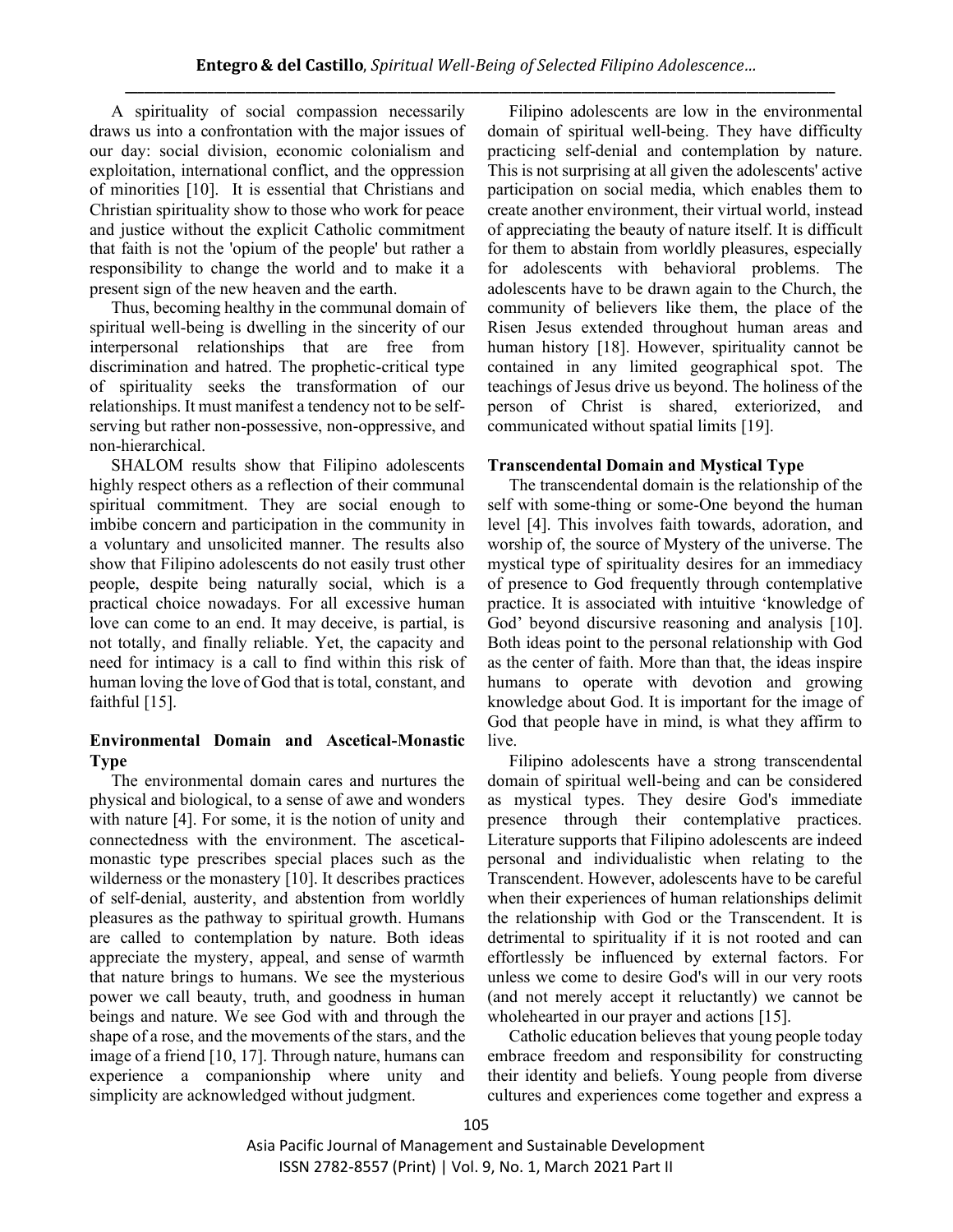myriad of views, seeking to understand themselves, others, and the religiosity and spirituality that lies at the heart of faith expression [20]. Similarly, Catholic educators need to adapt to the open-mindedness of the adolescents while encountering those who are spiritually attuned, have no spiritual awareness, or have different spiritual expressions that may or may not relate to Catholic affiliation. Befriending this diversity creates a context for rich dialogue that can open up questions of meaning, identity, faith, and spirituality.

 Catholic education, amid interfaith dialogues, has to observe the dimensions of faith in the delivery of the Catholic belief. The doctrine continuously emphasizes morality as the positive response to Christ, who calls humans to a holy life. While living a moral life as disciples of Christ committed to following him. And putting Christ's liturgy as the center of an adolescents' faith.

 Therefore, spiritual well-being reflects one's Catholic and spiritual beliefs manifested in the experiences shared with oneself, others, the environment, and the transcendent. It suggests an introspection on witnessing and discerning spirituality outside the Catholic and holy places. The quality and depth of the relationships that people have with the entire creation determine the state of their spiritual well-being. Active and constant participation in the Catholic tradition and spiritual activities do not automatically imply its nature, which is holistic. It is shown how worthy oneself is being treated. It participates in the conversations and services rendered to others and the community. It is finding peace in merely looking at the beauty of nature. It sustains the commitment to believe and worship the transcendent fervently. To put it simply, spiritual well-being maintains the balance among the relationships people are experiencing, and failure to manage any of these means becoming spiritually unhealthy.

# **CONCLUSION AND RECOMMENDATION**

 In general, Filipino adolescents have positive spiritual well-being. They live in harmony within their relationships in personal, communal, environmental, and transcendental domains. The differences between the four domains are not too far from each other, except for the transcendental domain, which is remarkably high. Looking at the SHALOM scores, the environmental domain of spiritual well-being is the least recognized area of spiritual well-being. In Sheldrake's language, they are mystical types but are far from being ascetical-monastic types. It was found

out that adolescents without behavioral problems have a deeper and more encompassing understanding of the ideal and lived spiritual well-being than adolescents with behavioral problems. The tables show that there is a relationship between school behavioral problems and spiritual well-being. The religious preference of the school does not affect spiritual well-being. Adolescents from Catholic and secular schools can both have healthy spiritual well-being with or without the school's intervention. Filipino adolescents have strong transcendental spiritual well-being than environmental, communal, and personal spiritual wellbeing.

 Spiritual well-being is adolescents' reflection of their Catholic and spiritual beliefs manifested in their experiences with themselves, others, the environment, and the transcendent. It suggested an introspection on witnessing and discerning spirituality outside the Catholic and holy places. The quality and depth of the relationships the adolescents have with the entire creation determine the state of their spiritual wellbeing. Filipino adolescents must receive support from educational institutions and the Church to strengthen their spiritual well-being. For instance, schools should promote a God-centered academic environment and instill environmental and social concern in cooperation with the adolescents' respective churches. In working resourcefully and saving energy, the educational institutions teach by example that protecting the environment is a spiritual task that can be found in the books and must be observed.

On the other hand, social concern brings a sense of God in fulfilling selfless love and service. The Church, through its teachings such as *Laudato Si*, and *Sollicitudo Rei Socialis* intensifies the initiative of the adolescents to be involved in valuing nature and community. Through its inclusivity and consistency, the venture to have healthy spiritual well-being becomes not only a particular task but a blessed contribution to humanity and the rest of the creation.

## **REFERENCES**

- [1] King, P. (2007). Approaches to positive youth development, In Sibereisen, R. & Lerner, R. (Eds), Adolescent Spirituality and Positive Youth Development: A Look at Religion, Social Capital and Moral Functioning, London: Sage Publications.
- [2] Mirghafourvanda, M., Charandabib, S., & Sharajabadc, F. (2016). Spiritual well-being and its predictors among Iranian adolescent girls, International Journal of Children's Spirituality, Vol. 21, No. 2, 104–115.